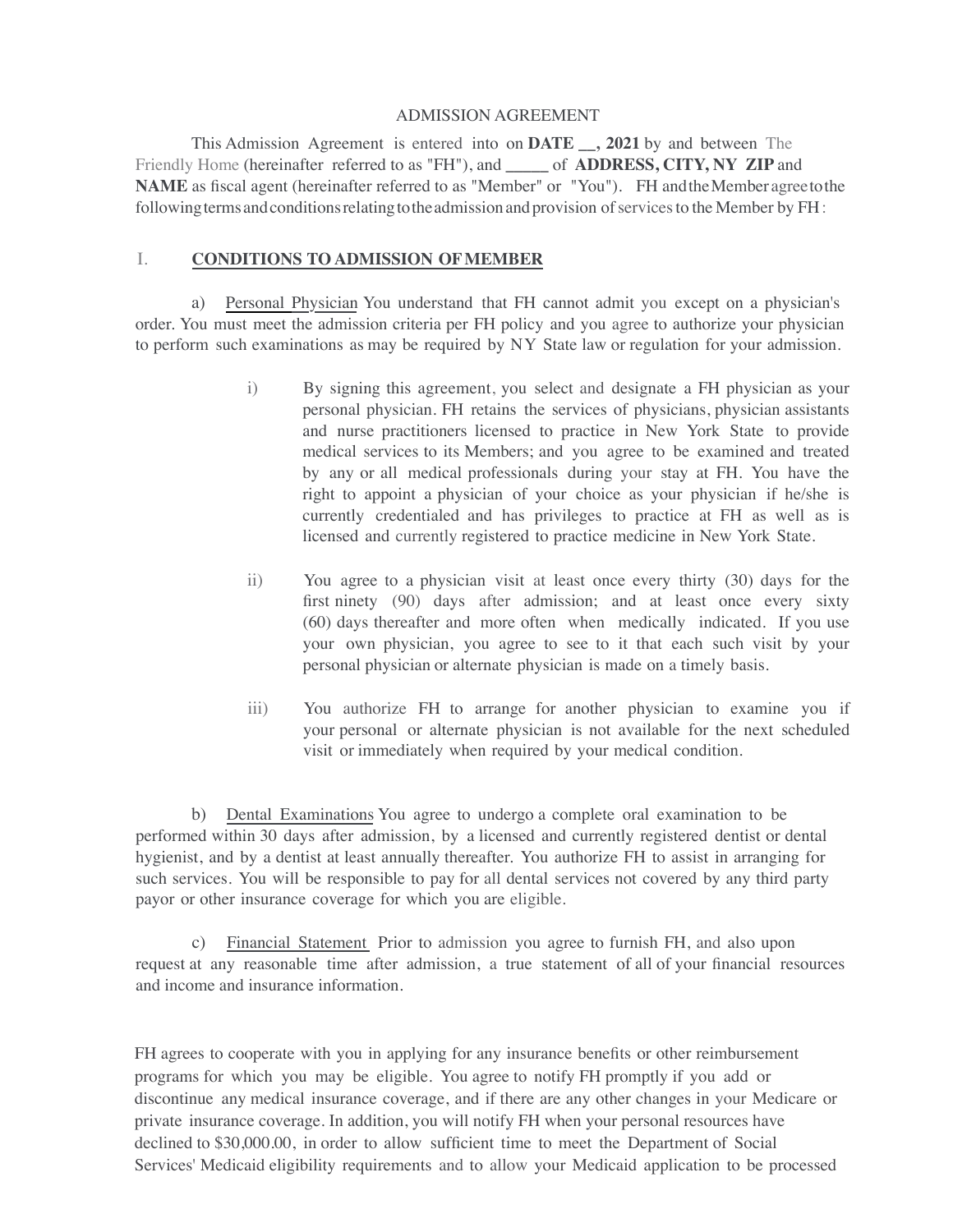timely. By signing this Agreement you certify that the financial information you have provided to FH, which is hereby made a part of this Agreement, is true, accurate, complete, and can be relied upon by FH.

# II. RESIDENT DESIGNATED REPRESENTATIVE, POWER OF ATTORNEY, AND HEALTH CARE AGENT

a) You have appointed one or more individuals to act on your behalf as your Member Agent(s), as indicated in your Fiscal Agent Agreement and/or other legal documents provided. The Member Agents you appoint are your Designated Representative, your Fiscal Agent and/or Power of Attorney, and your Health Care Agent. You agree to promptly notify FH of any and all changes in address, phone number or identity of any Agent. You direct all current and future Fiscal Agents and/ or Powers of Attorney to (1) meet all payment obligations under this Agreement from Member's assets and/or insurance coverage, including by signing additional authorizations as required, (2) cooperate in obtaining Medicaid and recertification of Medicaid for Member, if needed, (3) manage Member's assets responsibly so that FH will not be denied payment for the cost of care from Member's assets and from Medicaid. Member authorizes FH and its agents, including without limitation, FH 's attorneys and debt collectors, to communicate directly with Member's Agents and family members regarding the terms of this Agreement , including without limitation with respect to payment of Member's bills and debt to FH and collection of any amount owed to FH.

## III**. SERVICES PROVIDED BYFH**

## a) Basic Services

FH shall provide the Member the following Basic Services for the Basic Charge specified in Section IV (a) of this Agreement:

i) **Room.** Lodging, a clean, healthful, sheltered environment, properly outfitted room. Member understands that room transfers may be necessary, and agrees to cooperate in making such changes.

3156EastAvenue, Rochester, NY 14618

- ii) **Board.** Board, including therapeutic or modified diets as prescribed by a physician.
- iii) **Nursing and Other Services.** Twenty-four hours per day nursing care and services by other staff members in the daily performance of their assigned duties.
- iv) **Equipment and Supplies.** All equipment, medical supplies and modalities notwithstanding the quantity usually used in the everyday care of FH Members, including but not limited to: catheters, hypodermic syringes and needles, irrigation outfits, dressings and so forth. Also, the use of equipment customarily stocked by FH including but not limited to: crutches, walkers, wheel chairs and/or other supportive equipment. This also includes training in the use of equipment when necessary, unless such item is prescribed by your physician for your regular and sole use. Those supplies which are Medicare allowable will be billed to Medicare Part B and are not part of the basic charge.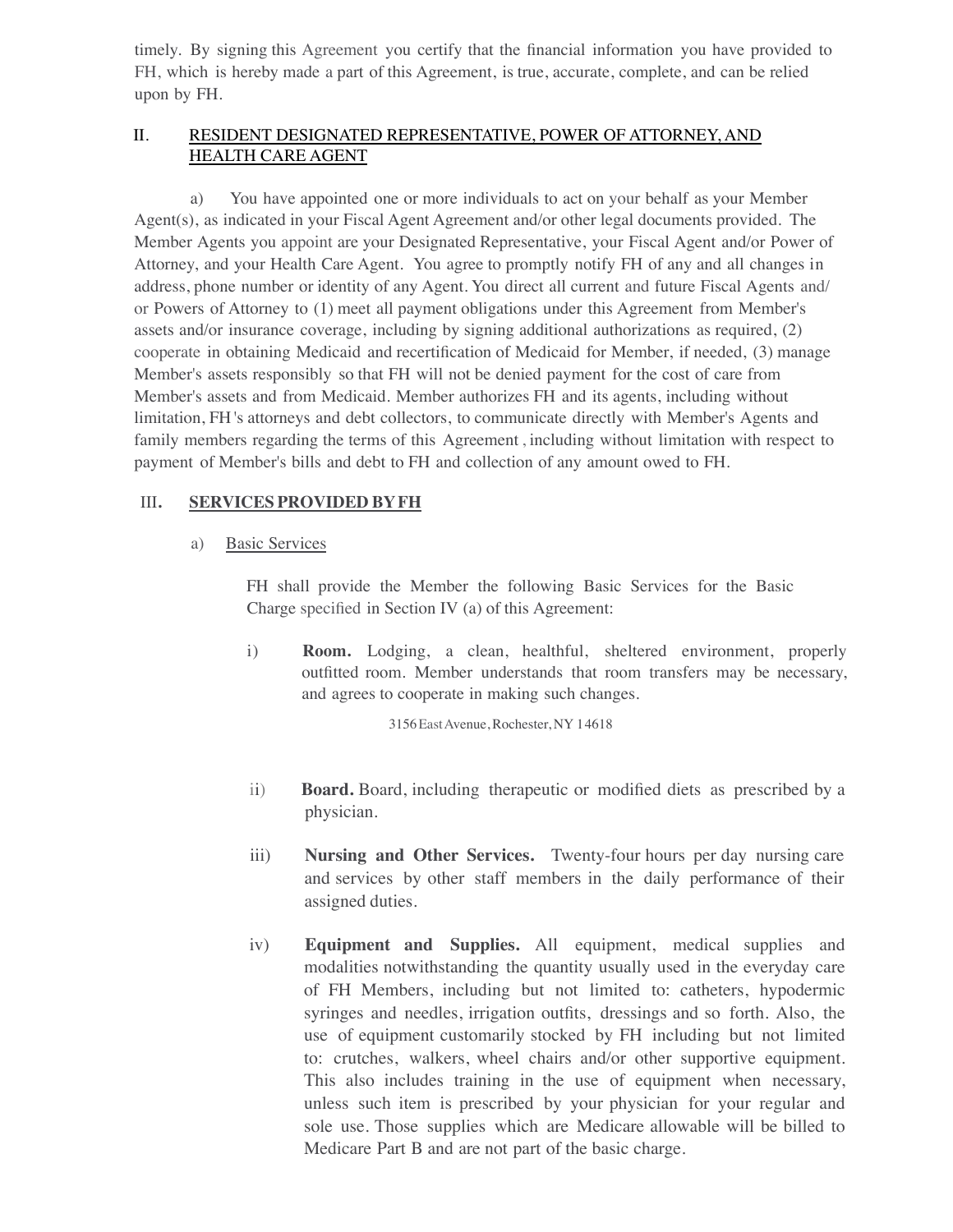- v) **Oxygen.** Oxygen is provided as a part of the Member's care and treatment when ordered by the Member's medical providers.
- vi) **Bed Linen.** Fresh bed linen, as required, changed at least twice weekly, including sufficient quantities of necessary bed linen or appropriate substitutes are available; linen is changed as often as required for incontinent Members.
- vii) **Gowns or Pajamas.** Hospital gowns or hospital pajamas as required by the clinical condition and needs for privacy and dignity of the Member, unless the Member elects to furnish these items.
- viii) **Laundry Service.** Laundry services for hospital gowns or pajamas and other launderable personal clothing items used by Member.
- ix) **Medicine Cabinet Supplies.** General household medicine cabinet supplies, including but not limited to: non-prescription medications as stocked by FH, materials for routine skin care, oral hygiene, routine care of hair and so forth, except when specific items are medically indicated and prescribed for exceptional use by a specific Member.
- x) **Assistance/Supervision.** Assistance and/or supervision when required with activities of daily living, including but not limited to toileting, bathing, feeding, ambulating/mobility and transfers.
- xi) **Activities.** An activities program, including but not limited to a planned schedule of recreational, motivational, social and other activities, together with necessary materials and supplies.

3156East Avenue, Rochester, NY 1 4 618

- xii) **Social Work and Pastoral Care Services.** Assistance in obtaining qualified social services and pastoral care services as needed, in coordination with available community resources, together with consultation by a qualified Social Worker.
- xiii) **Dental Services.** See (I b)
- xiv) **Physician/Physician Assistant/Nurse Practitioner Services.** The services of the attending physician, physician assistants, and/or nurse practitioners are available. If such individuals are employees of FH, your medical insurance carrier will be billed as appropriate. You will be notified of any co-pays or deductibles as they apply.

#### b) Additional Services

FH agrees to make available to you on a fee-for-service basis the additional services listed below to the extent that your personal physician orders them. Member shall be responsible for and shall promptly pay for all fees, co-payment, co-insurance and deductible amounts due for any and all of these services provided to the Member.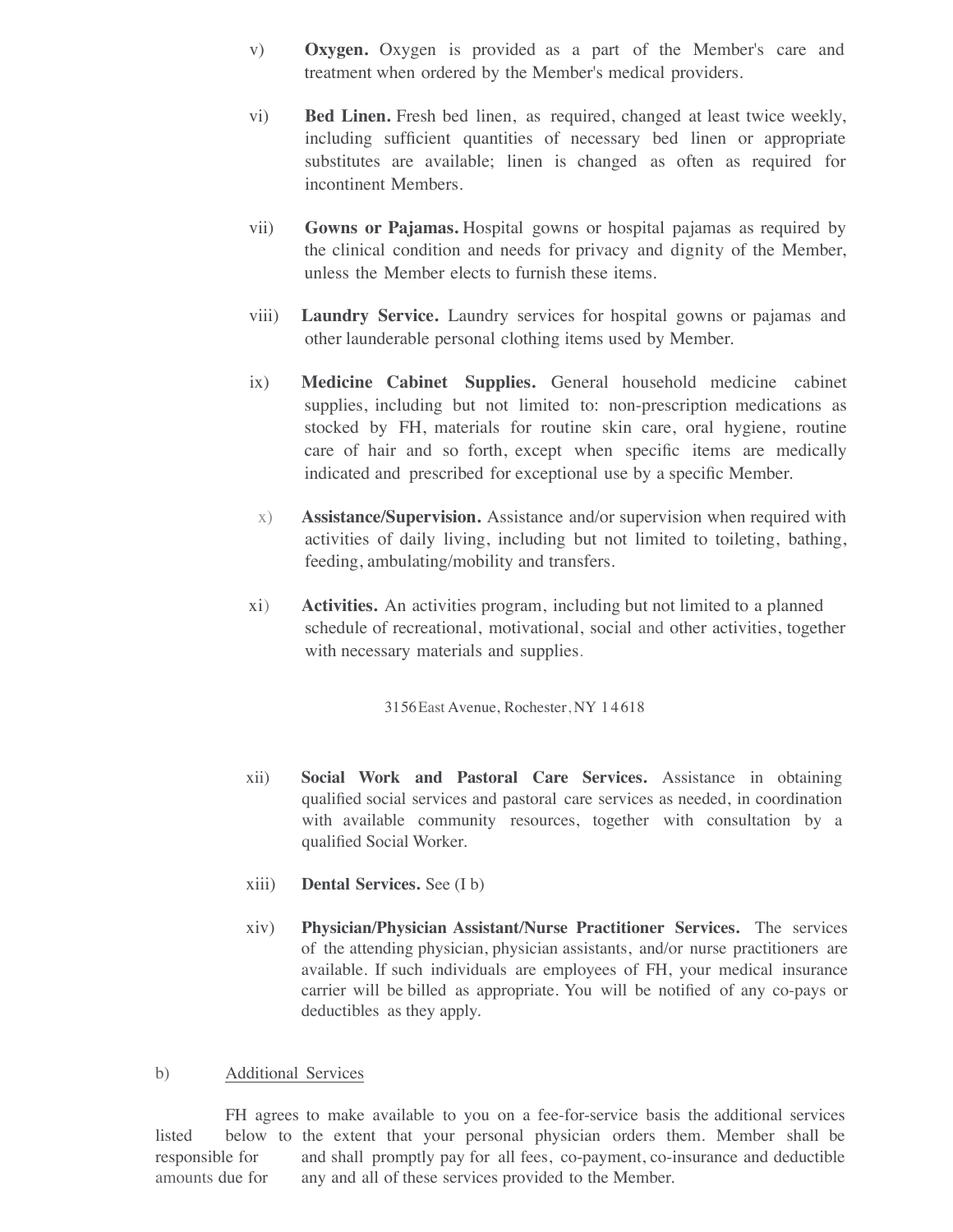- i) **Audiology.** Services related to your hearing to be administered by a qualified audiologist.
- ii) **Therapy Services.** Physical, occupational and/or speech pathology treatment provided by or under the supervision of a qualified therapist as prescribed by your physician. Respiratory therapy, as prescribed by the primary care physician. Rehab services for a mental disorder and intellectual disability, or services of a lesser intensity, as prescribed by the primary care physician.
- iii) **Lab or x-ray.** Laboratory and radiology services administered by appropriately licensed personnel.
- iv) **Podiatry .** Podiatry services administered by an appropriately qualified specialist which services may include special nail care, corn and callous care, and other procedures as ordered by your physician.
- v) **Medical Specialty Services.** Medical specialty services including but not limited to psychiatry, dermatology, orthopedics, surgery and ophthalmology provided by a qualified specialist.
- vi) **Prescription Drugs.** Prescription drugs are not included in the FH daily rate. For Members with Medicare Part D and/or other third party coverage, the costs of prescription drugs will be billed to such payor on a monthly basis. The cost of

3156 East Avenue, Rochester, NY 1 4618

the Member's prescription drugs that are not covered under any third party payor plan, including but not limited to Medicare Part D, will be billed monthly to the Member and the Member shall promptly pay all charges, co payments , co-insurance and deductible amounts due for the prescription drugs provided to the Member.

All medications administered to Members of FH must be dispensed by the FH contracted pharmacy. Medications brought to the FH from the Member's home or from another facility will not be administered to the Member.

- vii) **Dental Surgery and Prosthesis.** Dental surgery, orthodontia work, dental prosthesis (including repair).
- viii) **Additional Services and Supplies.** Additional supplies or services will be provided if prescribed or recommended by the attending physician. Examples of additional services and supplies include but are not limited to: diagnostic services as ordered by a physician and not routinely provided by FH, any outside medical specialists and consultants, audiology equipment, dental surgery and/or prosthesis, eye exams and/or glasses, and intravenous therapy.
- ix) **Transportation Expenses.** FH shall make arrangements for Member transportation as necessary for medical care or services provided outside of FH. The Member shall be responsible for the payment of transportation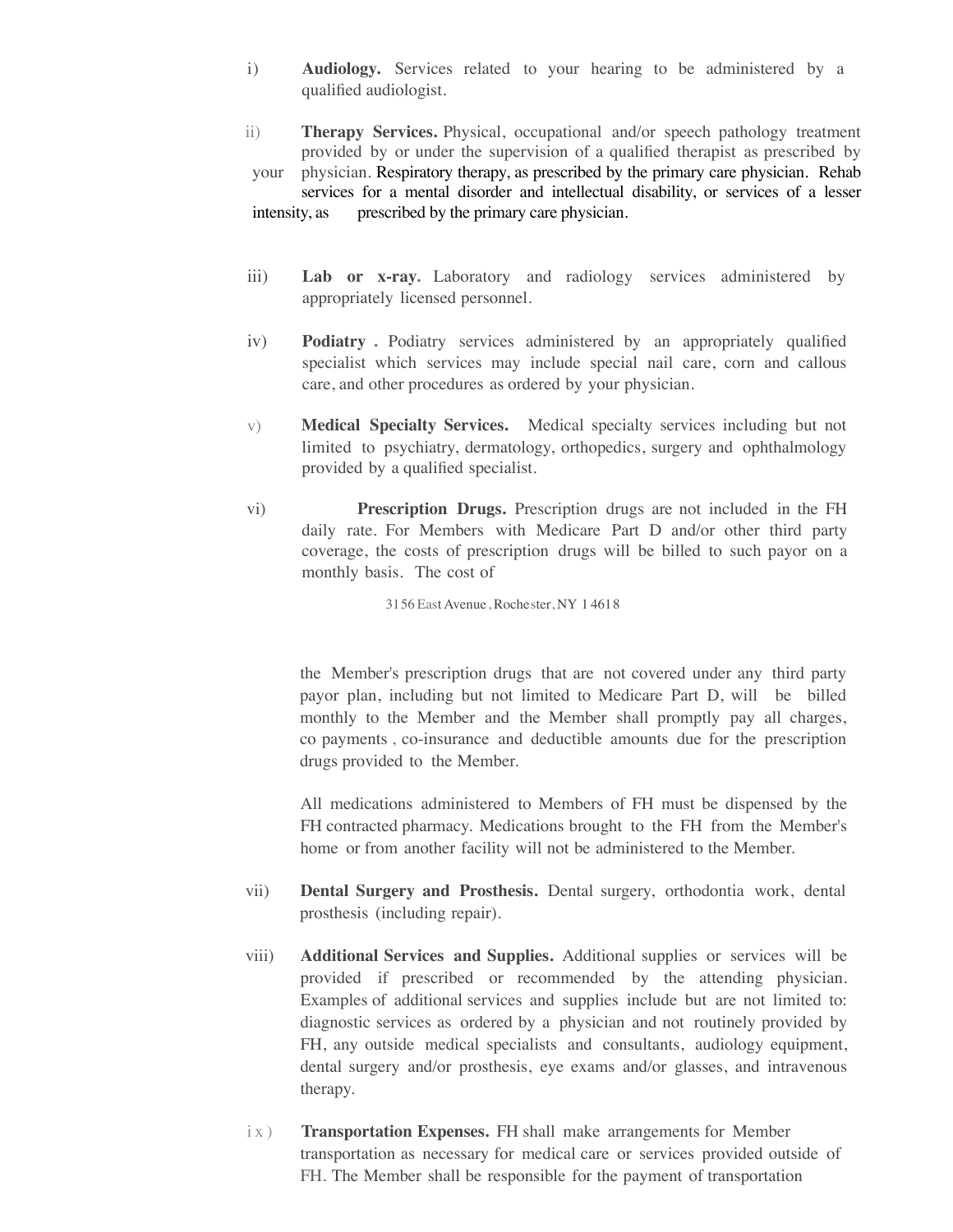expenses not covered by third party payors.

x) **Personal Items.** The Member shall pay for items of a personal nature including clothing, personal items, beautician and barber services, professional dry cleaning, cosmetics, specialty brand toiletries, newspapers, magazines, television and telephone service.

# IV.

iv)

# a) Basic Charge

i) YouagreetopaytoFHtheBasicChargeperday of **\$XXX.00** plus a

## required New York State Assessment Tax.

- ii) FH reserves the right to adjust the Basic Charge and charges for additional services upon giving thirty (30) days' prior notice to Member, unless a room change to a room with a different rate is made in accordance with the Member's wishes or needs.
- iii) Member will be charged for the day of admission but will not be charged for the day of discharge.

# b) Initial Payment

- i) If the Member is private pay, without third party payer or other insurance coverage in force on the day of admission, or a Member who has not requested a Medicare eligibility review, Member may be requested to provide advance payment to the FH, prior to or on the day of admission, this amount being equal to sixty (60) days advance payment of the Basic Charge not including any charges for ancillary services.
- ii) If the Member is a Medicaid recipient, the Member shall pay FH the amount specified in the NAMI Budget Letter. You agree to provide FH with a copy of your Budget Letter upon receipt.
- iii) If the Member has Medicare Part A coverage in effect for admission to FH, no initial payment is due to FH until the Medicare Part A coverage ends or is denied.
	- iv) You agree to and hereby assign, direct and authorize payment to FH or its contract service designees, any Medicare, Excellus, MVP or other related insurance benefits for any covered services furnished by or through FH, including physician services while a Member at FH. You agree to provide proof of all insurance coverage and to provide FH with written notice of any changes in your insurance coverage or insurance carrier.
	- c) Monthly Payment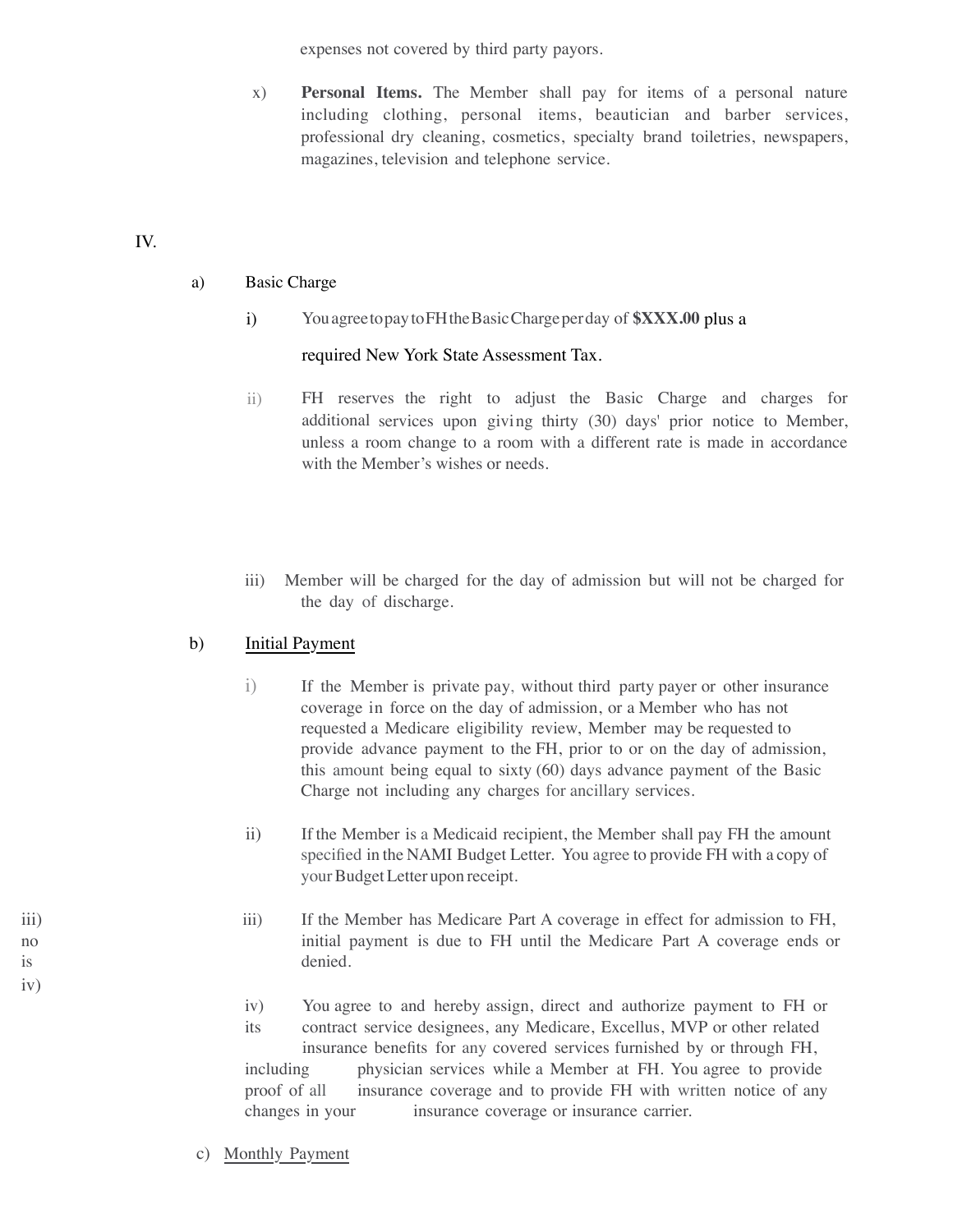i) Basic Service Fees are due on the day of admission for the balance of the month of admission. Basic Service Fees for all subsequent months are due the first day of each month. The fee is calculated by multiplying the daily rate by the number of calendar days in the month. The calculation includes the day of admission and excludes the day of discharge.

ii) If the monthly charge is not received by the Home within ten  $(10)$  days after it is due, the Home may charge a late payment of 1.25% of the amount overdue for each month or portion of a month for which it is overdue, not to exceed the maximum amount permitted by law.

iii) If the Member is discharged prior to the end of a period for which the Basic Service Fee has been paid, prepaid monies in excess of the amount necessary to cover charges for services already provided will be refunded to the Member, Fiscal Agent or Designated Representative.

iv) In the event of the Member's death, the Home will refund to the Member's estate, or to whomever has been appointed by the Surrogate Court, any prepaid monies in excess of the amount necessary to cover charges upon receipt of sufficient evidence that the party is entitled to the refund.

- v) Bedholds not covered by insurance are due in the same manner as #1 above.
- vi) Any coinsurance and deductible amounts not covered by medi-gap insurance are payable by the Member or on his/her behalf by the Fiscal Agent.
- vii) Noncompliance with payment requirements or failure to timely pursue a Medicaid application may result in the Home's requirement of representative

payee status. In addition FH may require direct deposit to a designated financial institution account of the FH of governmental benefit checks including but not limited to Social Security, Veterans, or Railroad Retirement that is intended to satisfy the net allowable monthly income (NAMI) as determined by the Department of Social Services.

viii) The fiscal agent or Member authorizes the assignment of benefits of all applicable insurance payments (Medical or long Term Care) to be paid directly to The

#### Friendly Home.

## d) Financial Assistance Programs

 i) It shall be the responsibility of the Member and Fiscal Agent to make application for Medicaid or other reimbursement programs including the preparation of any and all supporting documents which may be required of the Member in connection with such application. FH agrees upon request to assist the Member and Financial Agent in the preparation and filing of such application.

ii) All payments due under this Agreement will continue to be made by the Member until FH receives written notice of the Member's eligibility to receive Medicaid or other reimbursement funds.

## **V. MEMBER FUNDS**

a) Members may deposit money in a Member Safekeeping Account, maintained by FH in accordance with the terms of Section V (b) below, for use in paying for personal items. A Member who receives Medicaid shall receive such personal money as provided in the Medicaid regulations and may have all or any part of these funds deposited into a Safekeeping Account, maintained by FH in accordance with the terms of Section V (b) below, for use in paying for personal items.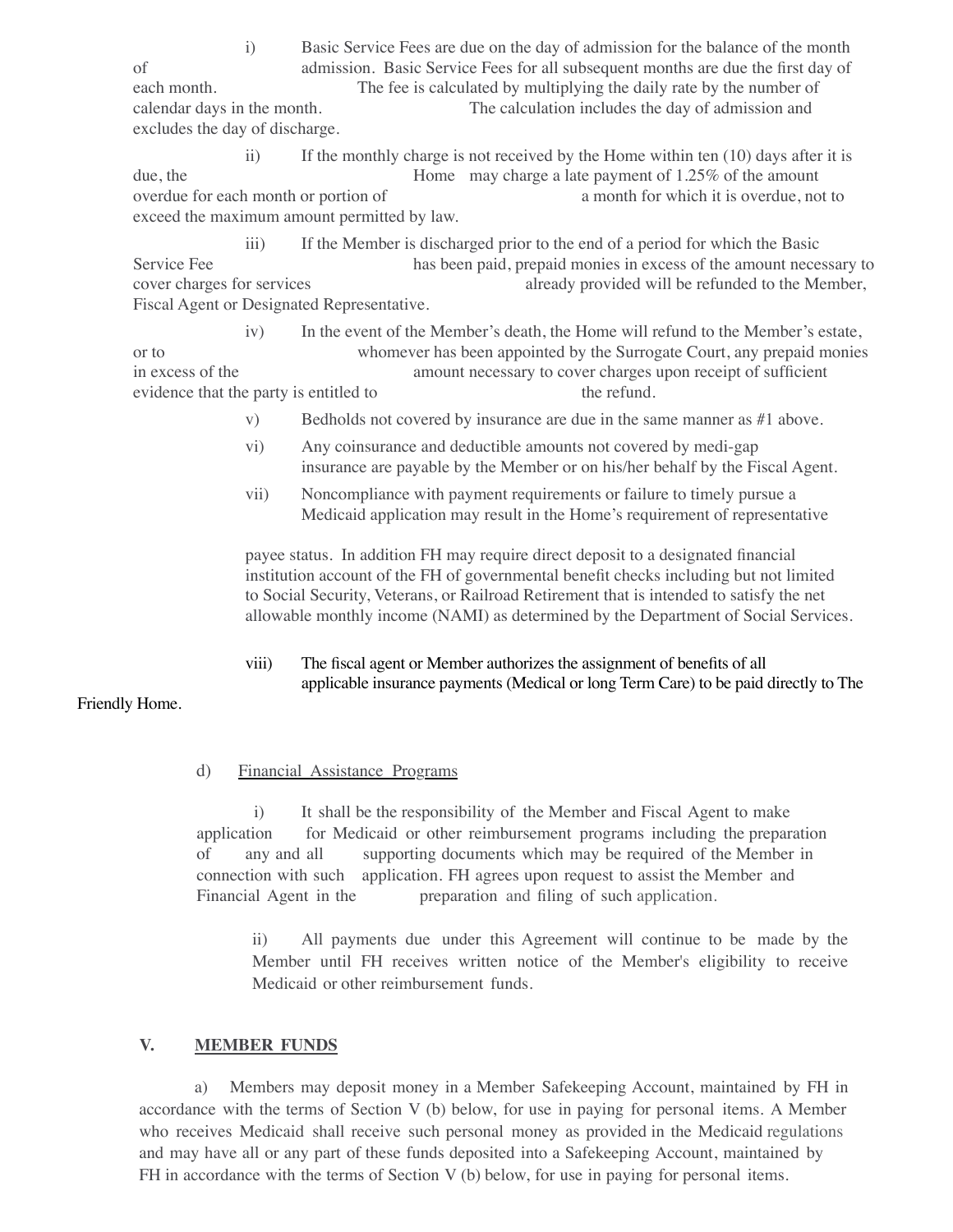b) FH makes available to its Members, on a voluntary basis, access to a Member Safekeeping Account. Money deposited into such accounts will be maintained by FH in an interest bearing account and may be withdrawn as cash during Business Office hours and after hours upon request by Member. FH will not be responsible for cash withdrawn by Member. A quarterly statement of account, including deposits, withdrawals and the interest earned and compounded quarterly on the funds in the account, will be provided to you or your representative. If Member funds go into a negative balance, the balance due must be paid immediately.

## VI.

## a) Discharge of Member

i) The Member is free to leave FH at any time. The Member is requested to give seven (7) days prior written notice of the Member's voluntary discharge from FH.

ii) The Member agrees that in the event the Member discharges himself from FH against the advice of the attending physician and FH, the Member shall indemnify and hold harmless the physician, FH, its employees and agents, against all claims, actions, proceedings, costs, damages and liabilities, including reasonable attorneys' fees arising out of, connected with or resulting from such discharge.

## b) Discharge by FH

- i) FH may, upon thirty (30) days' prior written notice, transfer or discharge the Member if: the Member fails to timely pay for care provided; or, if FH ceases to operate.
- ii) FH may transfer or discharge the Member with less than thirty (30) days' notice: in event of a medical emergency or as necessitated by the Member's urgent medical needs; the health of individuals in FH would otherwise be endangered; the safety of individuals at FH would otherwise be endangered; when the Member's health has improved sufficiently to allow a more immediate transfer or discharge; the transfer or discharge is being made to comply with a request by the Member; or if an immediate transfer of the Member is required by licensing authorities.
- iii) The Member acknowledges that FH may transfer or discharge the Member to the Member's home, to the home of the Member's Designated Representative or family, or to any other location for which an appropriate discharge plan can be developed.

## c) Discharge Planning for Transitional Care

You agree to accept discharge planning upon the advice of your personal physician and FH rehab team and to be discharged from FH upon attainment of the goals set forth in your care plan. You agree to cooperate and participate with FH staff in preparing and executing your discharge plan. Should you request and require long-term care services, you acknowledge and agree that you may be required to transfer to another bed within FH. A stay in transitional care does not guarantee placement on any other unit at FH. Formal application and admission criteria must be met. You further acknowledge that should you be admitted for long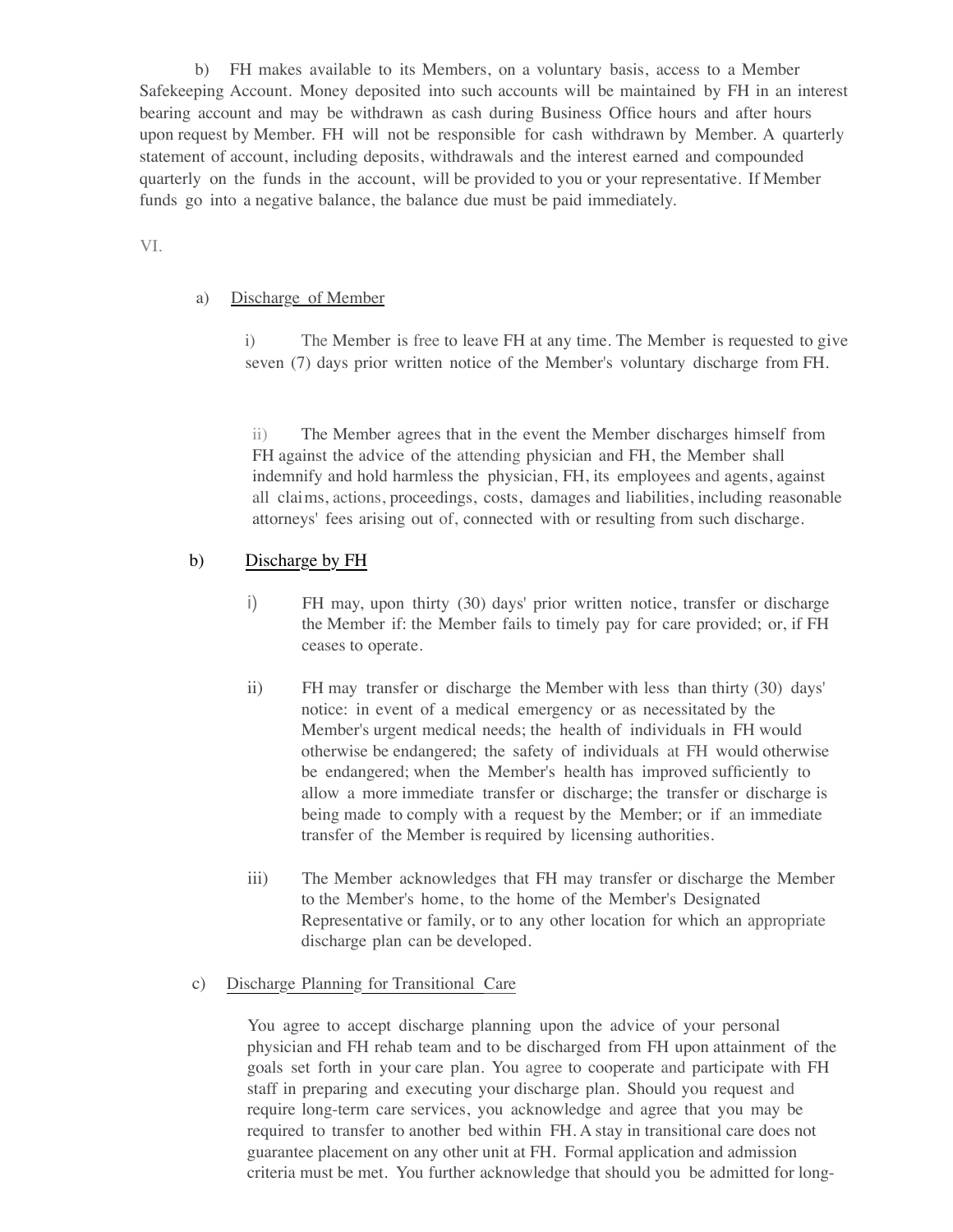term care services at FH, those services would be provided under this Member Admission Agreement.

d) Refunds

Subject to Section  $V(a)$  and  $V(b)$ , FH agrees to refund promptly the proportion of prepaid charges in excess of the proportion obligated for services already furnished in the event the Member leaves FH prior to the end of a payment period for reasons beyond the control of the Member.

#### e) Bed Hold Policy

When a Member is transferred to an acute care hospital setting, the bed is retained when:

- i) **Non - Medicaid Members.** The Member agrees to pay the Basic Charge for each day the bed is held during the period of temporary hospitalization.
- ii) **Medicaid Members.** Medicaid does not cover payment for bed holds when a Member is hospitalized. The Home will readmit on a priority basis.
- iii) **Therapeutic Bed Hold.** The Department of Health will reimburse the FH to reserve the bed of an eligible Medicaid recipient for a maximum of 10 days per 12 month period for temporary therapeutic leaves of absence.

## VII. RESPONSIBILITY FOR PERSONAL ITEMS

a) General

FH shall not be responsible for lost or damaged items of any kind including but not limited to cash, jewelry, eyeglasses, hearing aids or dental prostheses, unless such items have been given by the Member to FH for safekeeping or the FH is clearly responsible for their loss or damage.

- b) Responsibility for Personal Items upon Discharge or Death
	- i) Upon the discharge of the Member, Member shall be responsible for the timely removal of all personal items. The Member and Member Designated Representative agree to remove all of Members belongings on the date of discharge. Any personal items not removed from FH within thirty (30) days after notice has been given by FH shall be deemed abandoned. FH shall have the right to dispose of the items in any way including, but not limited to the sale of such items.
	- ii) Upon the death of a Member, the Designated Representative or Executor is asked to remove all of the Member's personal belongings within 24 hours. Items remaining in the FH after 24-hours will be generally inventoried and moved to a secure location. Any personal items remaining in FH thirty (30) days after notice shall be deemed abandoned. FH shall have the right to dispose of such items in any way including, but not limited to the sale of such items.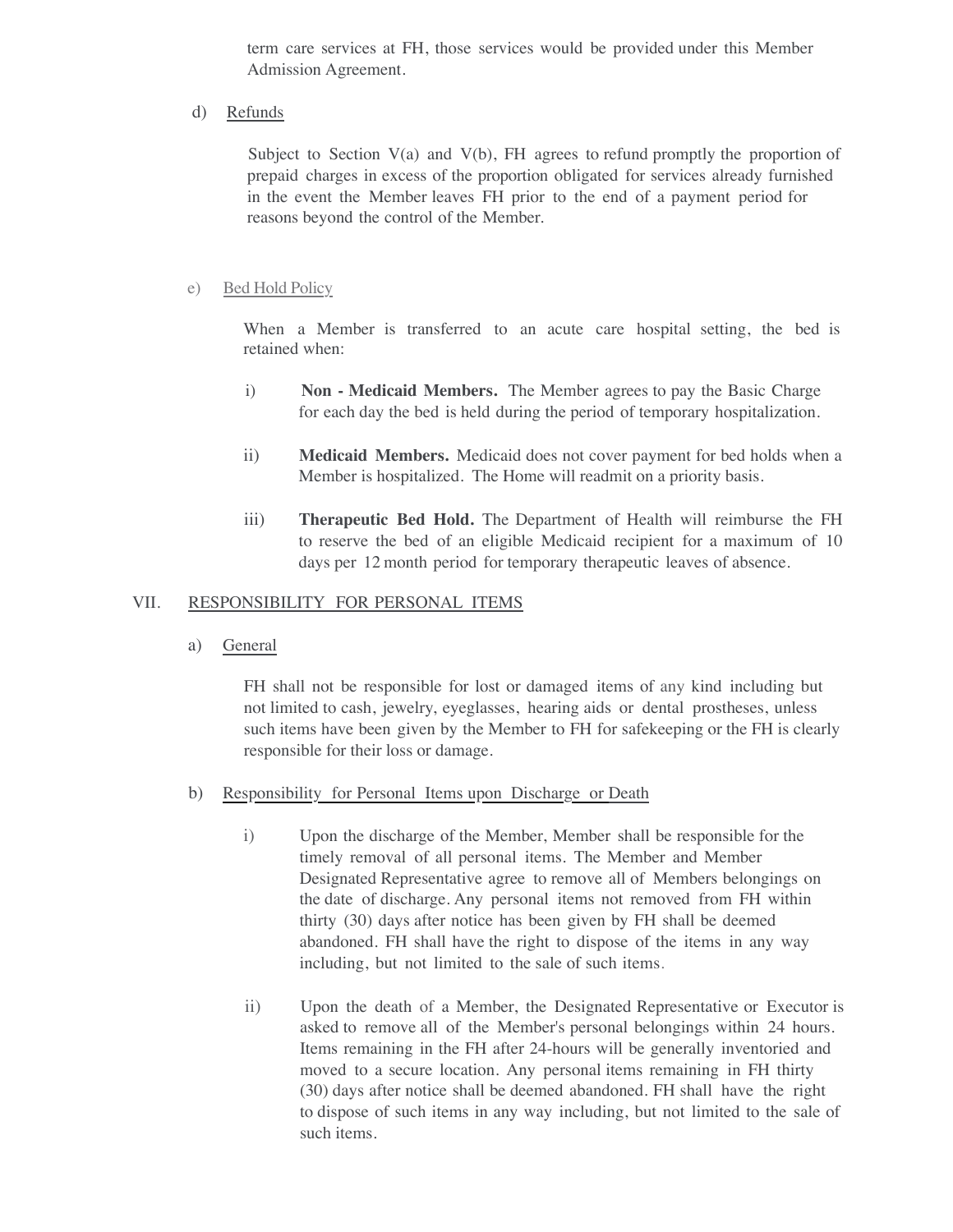#### VIII. MEDICAL AND FINANCIAL RECORDS

a) FH shall keep such records on the Member as are required by applicable law and regulations.

b) FH shall maintain the confidentiality of the Member's records. However, FH is authorized by the Member to disclose information from Member's records to representatives of the State Department of Social Services, State Health Department, other governmental bodies when required, appropriate health care professionals and personnel treating Member, and as required by third party contract payers. By signing this Agreement, Member hereby acknowledges receipt of the FH Privacy Notice.

#### IX. MISCELLANEOUS PROVISIONS

 a) This Agreement contains the entire agreement between the parties and may not be amended or modified except in writing.

b) The failure of any party to require the performance of any term of this Agreement shall not prevent a subsequent enforcement of such term, nor be deemed a waiver of any subsequent breach.

> c) In the event any court of competent jurisdiction shall hold any of the provisions of this Agreement invalid or unenforceable, such holding shall not invalidate or render unenforceable any other provisions hereof.

> d) The laws of the State of New York hereof shall govern this Agreement and the terms and conditions.

> e) By signing this Agreement, Member certifies that the information given by Member in applying for payment under Title XVIII of the Social Security Act is correct. Member authorizes any holder of medical or other information about Member to release to the Social Security Administration or its intermediaries or carriers any information needed for a Medicare claim. The Member requests that payment of authorized benefits be made on the Member's behalf.

> f) By signing thisAgreement Member specifically designates FH as Member's agent for submitting payment requests to Medicaid or other payors and assisting with any Medicaid application, and for appealing any and all denials of such requests or applications. Member agrees to provide FH and Medicaid with any and all records and supporting documents

including bank and financial records, that may be required. Member hereby authorizes personnel of any banks or other financial institutions maintainingMember funds or other

assets to release information to FH representatives. Member agrees that upon filing of a Medicaid application or recertification application, Member appoints FH as a limited power of attorney for the Member solely for the purpose of obtaining banking and financial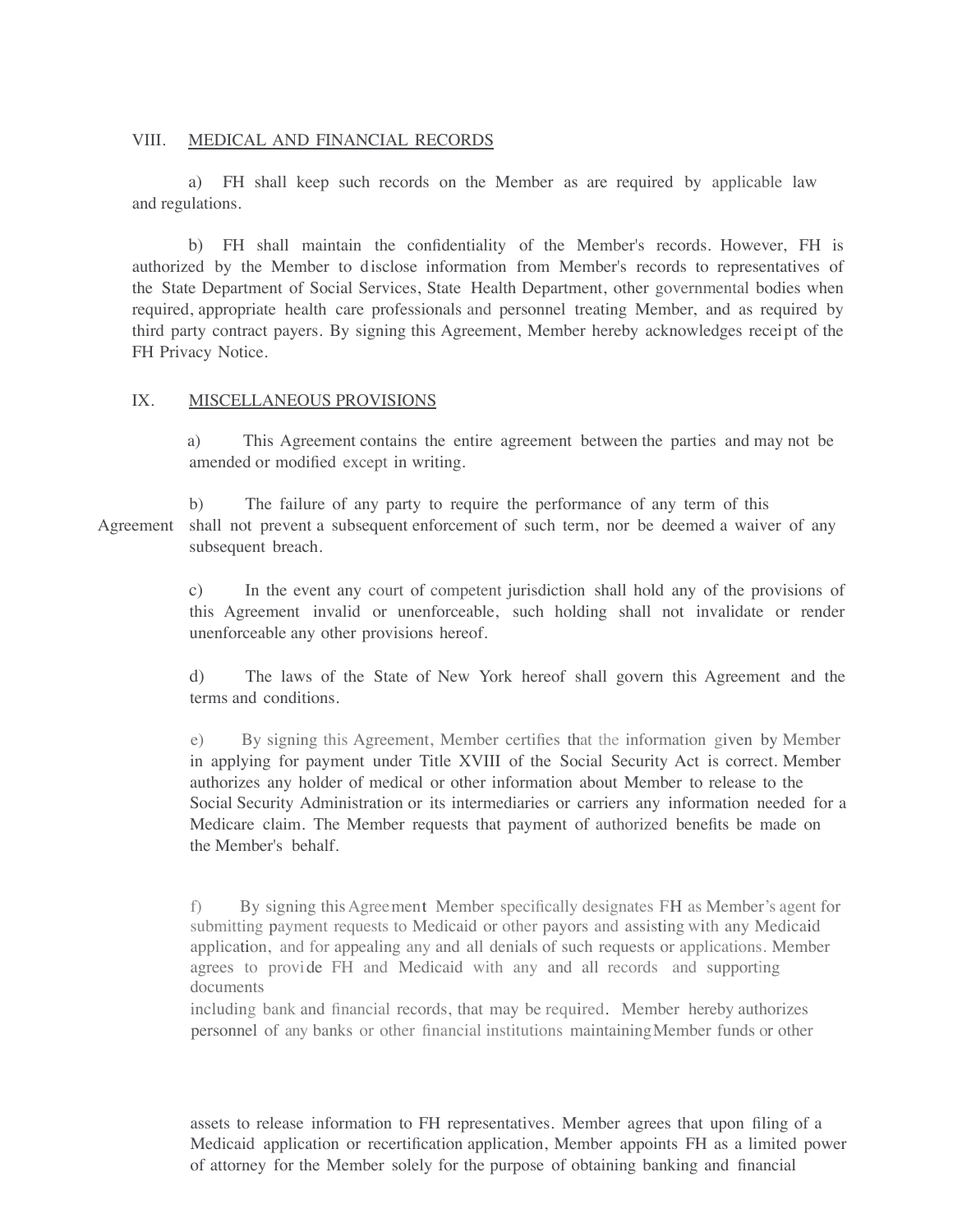information necessary for Member's completion of the Medicaid or other applicable application.

g) By signing this Agreement, Member expressly authorizes personnel of the county and/ or state department of social services, other Federal, State or local agencies, Medicare and other third- party payors to communicate with and furnish information to FH concerning Member's eligibility for Medicaid, Medicare or other insurance. Member grants FH access to the Member's Department of Social Services Medicaid application and recertification file.

# **X. RECEIPT OF DOCUMENTS**

The Member has received a copy of the following documents:

- a) Member's Handbook
- b) Advanced Directives Information
- c) Admission Agreement
- d) Resident Rights
- e) Fiscal Agent Agreement

## *XI.* **PRIMARY CARE PHYSICIAN AFTER ADMISSION TO THE FRIENDLY HOME**

The name, address, and telephone number of the Member's primary care physician is:

**Name: Dr. NAME**

 **Address: 3156 East Avenue**

**Rochester, NY 14618**

**Friendly Home Medical Staff Office: 789-3020**

*STATE AND FEDERAL LAWS PROHIBIT DISCRIMINATION ON ADMISSION, RETENTION AND CARE OF MEMBERS ON THE BASIS OF RACE, CREED, COLOR, BLINDNESS, MARITAL STATUS, PHYSICAL HANDICAP, NATIONAL ORIGIN, SEX, SEXUAL PREFERENCE OR SPONSOR .*